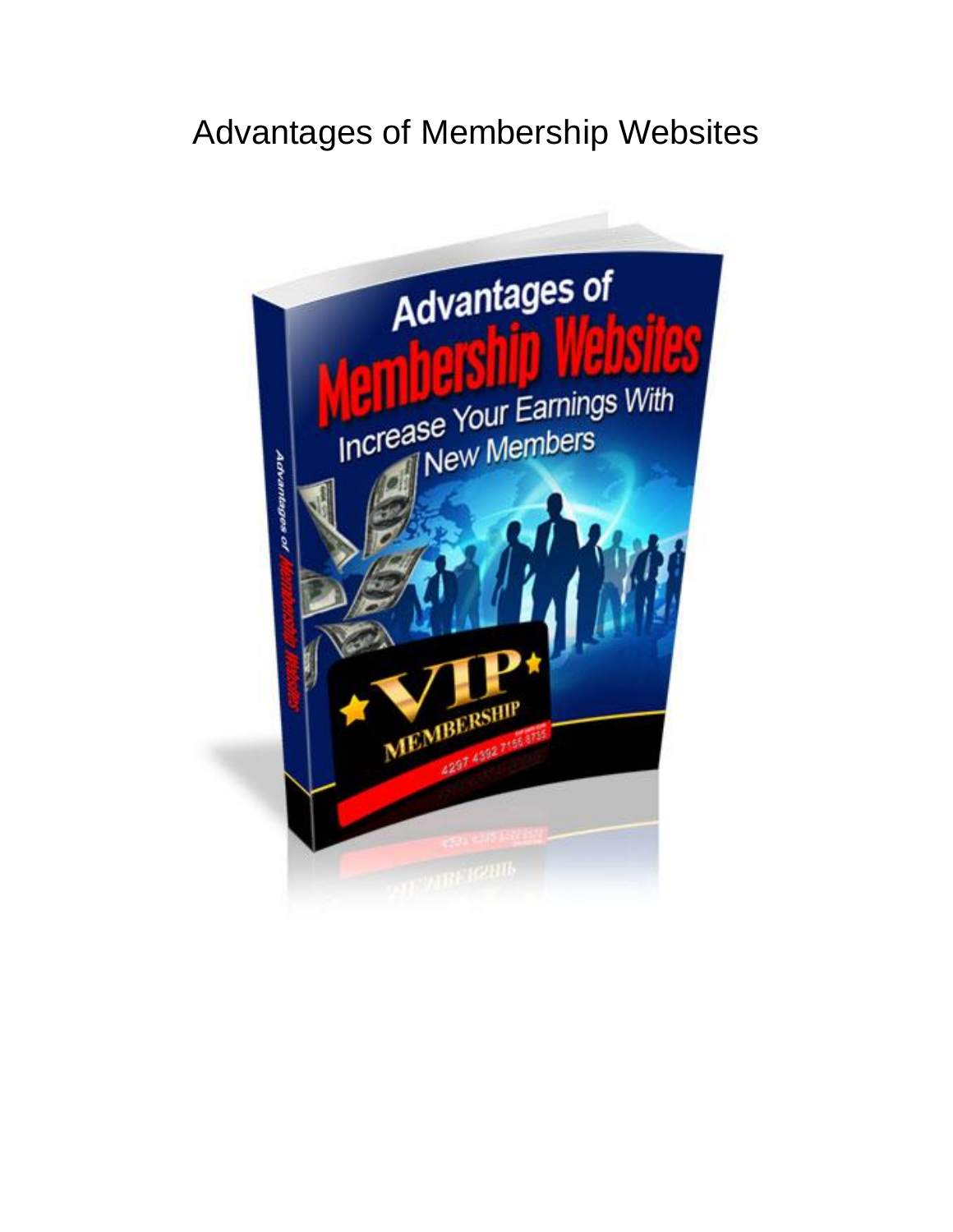## **Contents**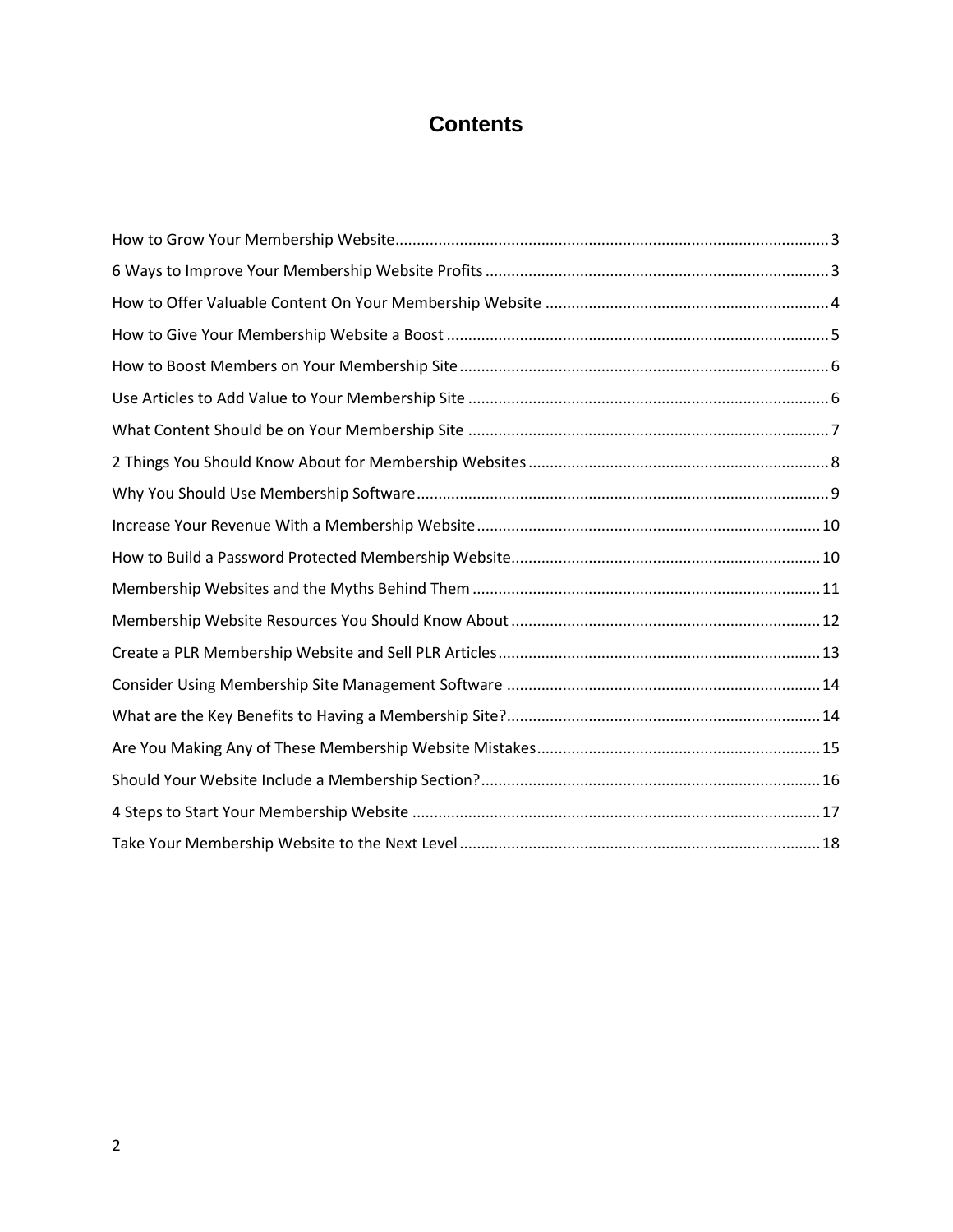## <span id="page-2-0"></span>**How to Grow Your Membership Website**

One of the biggest discussions among those running membership sites is how to grow your membership. These sites commonly lose members for a number of reasons including a lack of time to commit and an overall lack of interest. Let's look at how you can motivate your members to remain members on your membership site.

#### #1 Show your members' appreciation

When your members feel like you value them, they have a sense of belonging. There are lots of things you can do to show you appreciate your members, such as celebrating special occasions in their members' lives such as their birthdays. These small gestures can make a big difference. You can also do things like thank your members for contributing and being members. Appreciating your members is really important.

#### #2 Make Your Membership Website Fun

The atmosphere on your website plays a key role in retaining your members and in attracting new members to your site. You need to offer things that are fun. Perhaps you can have competitions or you can share fun stories. What you do will depend on what type of membership site you offer. For example a membership site for those who love to fly kites might offer something different for fun than a membership site for selling the latest online marketing product.

#### #3 Offer Your Members Opportunities

Those that join membership sites are looking for opportunities. They want something for their money, whether that's information, tools, support, or a number of other benefits. When you are creating your membership site make sure that it will offer adequate opportunities to keep your members there and bring new members on board.

#### 4. Offer Incentives to Your Members

When you offer your members incentives they are much more likely to stick around. Members need to have more than one reason to stick around, and so when you combine incentives with other perks for your members they are much more likely to remain members. Those incentives can come in many forms. You can offer free months, free services, great contests, and more.

Membership websites have become quite popular but in order for your membership site to be successful you need to grow your membership and maintain your membership. Without your members you have no membership site. Your revenue will decrease if you can't keep your site interesting you can't keep your members signing in on a regular basis.

## <span id="page-2-1"></span>**6 Ways to Improve Your Membership Website Profits**

Having a membership website that makes money is exactly what you were aiming for, but what if you could improve your membership website profits just by ensuring you have incorporated six simple improvements to your website.

1. Create different membership levels – One easy way to increase your revenue is to offer visitors different membership levels. This is really psychological since it makes the potential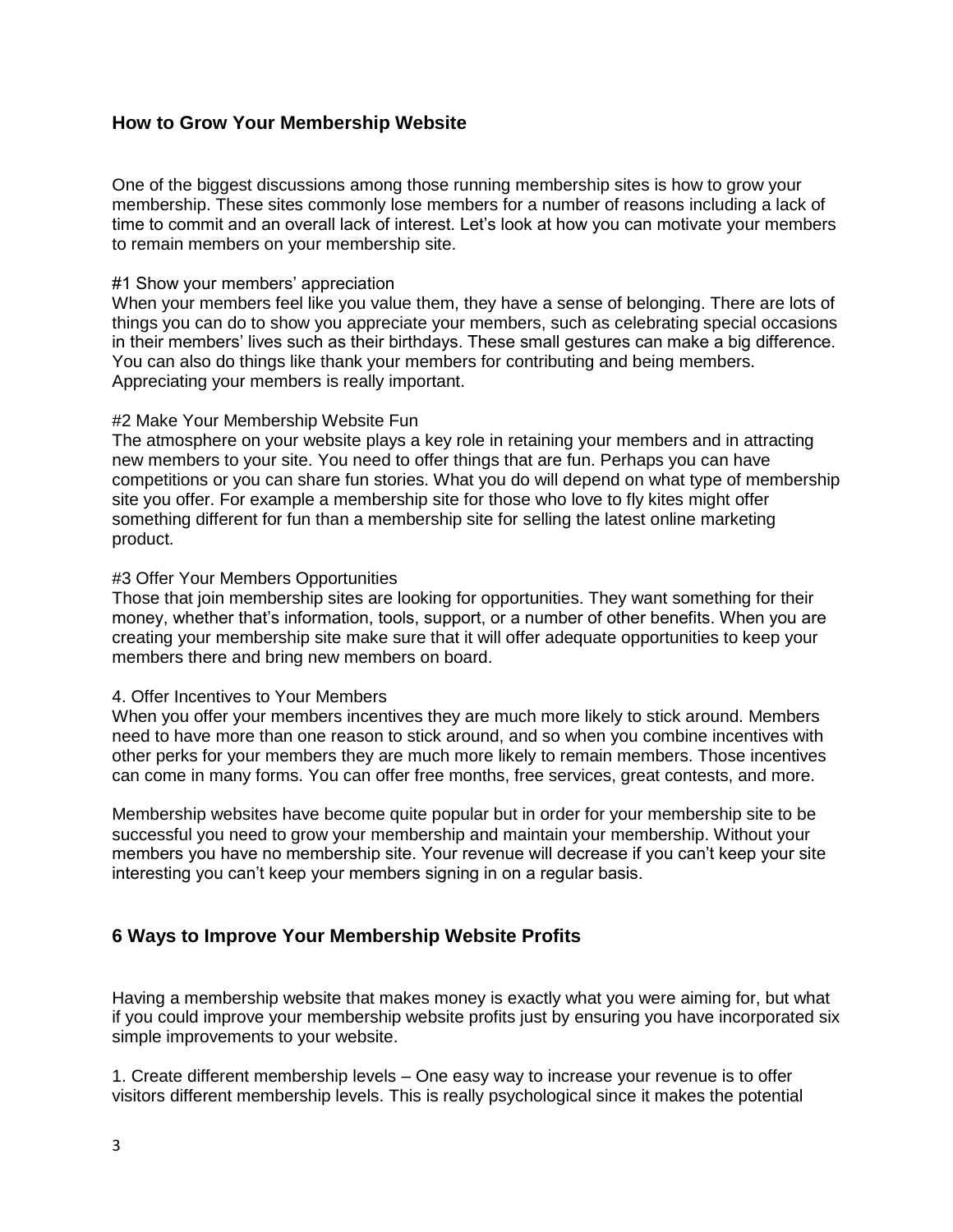subscribers feel like they have options. If you offer there choices with prices going up, when the potential customer chooses the middle they feel like they are saving money.

2. Ask current members to give you referrals – Ask your current members to provide you with referrals and for those referrals offer them something of value. Offer them a free month's membership, a free service, a free product, or a discount of some sort.

3. Commit to publishing a blog – This is an excellent way to communicate with both your personality showing and your authority. Consumers are looking for both a personality and a brand when they read and so this allows you to engage them and show both.

4. Implement trial memberships – If you find that you are having difficult getting visitors to sign up for a membership why not offer them a free trial. It could be for a few days or it could be for a month.

5. Pay attention to what the add copy actually says – Watch the language that you are using on your membership sign-up page. If your copy sounds like a sales page with heavy promotion, your customer may not feel like there is any benefit to them and that all you want to do is sell them something and so they'll walk away.

6. Rather than creating a business model to work from creating a brand – Rather than spending your time creating a business model that's profitable, spend your time creating a recognizable brand, because when you do this you will build regular customers and members to your site.

There you have it – six excellent tips that can help to improve your membership website profits. The focus of a membership site is to bring new members and then keep those members paying their monthly subscription, so make sure your membership site can accomplish both steps. When you do that, you'll generate increased revenue, and enjoy your savvy business sense, because it can make you a full time income.

## <span id="page-3-0"></span>**How to Offer Valuable Content On Your Membership Website**

If you want to keep the members you already have and you want to build new members then you have to offer them content that is valuable. There is all kinds of free information on the internet, so if you want members to pay you had better have something of value to offer.

Your membership website is all about content and that content needs to be good, there should be lots of it, and there should be a good variety of content. Here are a few ideas of what you could do.

\* A blog that is frequently updated.

\* Audio or video files such as training sessions, tutorials, and interviews with experts that are ready to listen to or watch online.

\* A 'Contact Us' form where questions can be submitted and you answer. Post both the questions and answers on the website.

\* Adobe Acrobat or Microsoft Word documents such as 'How To' guides, tip sheets, and training material - all there to download.

\* Daily or weekly tips.

\* A page of frequently asked questions – this can be extremely in-depth if you like.

\* A how to page. How to pages can be numerous.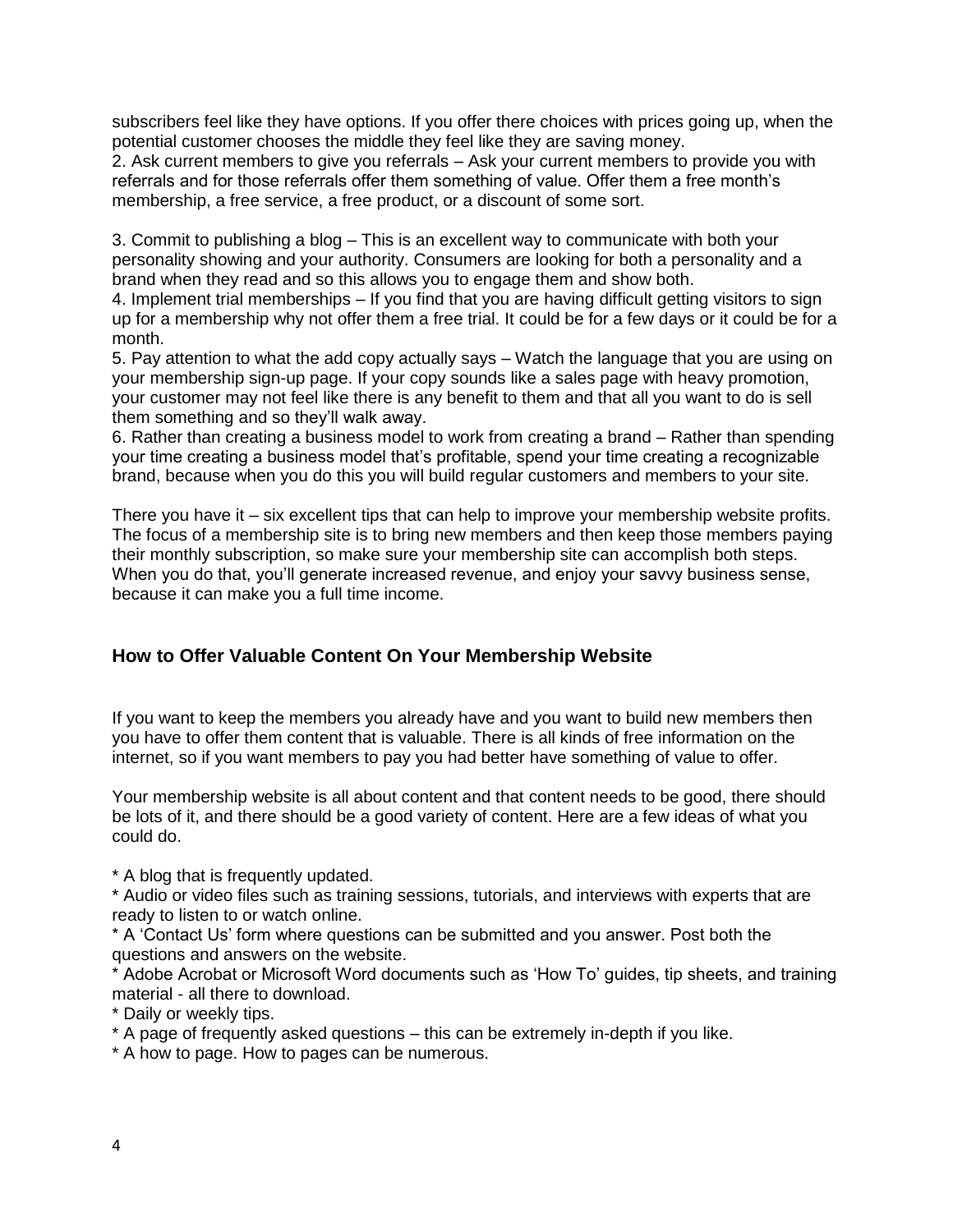It does not matter whether your membership site is for professional, a specific job, hobby, a specific skill set, etc. what is important is that create a variety of content – in fact it is the key to your success both long term and short term. New members will instantly have a wealth of information available to them.

You can view it online or download it. Additional information can be added to it on a daily, weekly, or monthly basis – this will keep current members happy and continue to draw new members to the site. You might even offer a section on the site that is free and does not require membership. This is an area that shows what the site has to offer and is supposed to entice new memberships. There certainly are plenty of options.

Your content will make or break your membership website, because internet users are a savvy bunch and they are not willing to pay for something that doesn't offer them value, and that value needs to be there. So build your membership site keeping in mind that you offer valuable content.

## <span id="page-4-0"></span>**How to Give Your Membership Website a Boost**

Membership sites are aware of the importance of a strong online presence, and some membership sites even offer online communities that are exclusive to only members. These hubs are a great place for memberships to connect and even trade personal information. Some communities are doing great while others are struggling and really need to see their membership website get a boost. There are some things you do.

1. Make sure the site is user friendly – If your site is hard to navigate and your members have a hard time finding, their way around they won't use the site. Make sure it is easy to understand and to navigate. Make sure you have a search feature so the members can find what they want. 2. Make your community good so people will join – In addition to incentive there has to be something good for your members to want to join the community. It should be easy for members to meet and connect with each other so that they can form relationships. Membership information should be available, coming up events, and any other important information. 3. Provide plenty of incentives – People always love incentives and members are no different. You could discount the membership fees when signing up for a year, or perhaps you can offer a member a free month for bringing in a new member – really it's whatever you think will interest

your members. 4. Constantly improve your site - When you keep your site fresh and updated, members want to visit. Integrate your site with Facebook, LinkedIn, or Twitter. If your members ask for a specific functionality then try to add it.

5. Have good moderators – Sometimes discussions and conversations can become heated and things may get said that shouldn't or some members may be disrespectful. Having a moderator online really keeps things running smoothly as they can intervene whenever necessary.

You want your online community members to keep coming back to the site, so build a site that will boost membership and usability. Then your members will come and they will take advantage of the site you have created.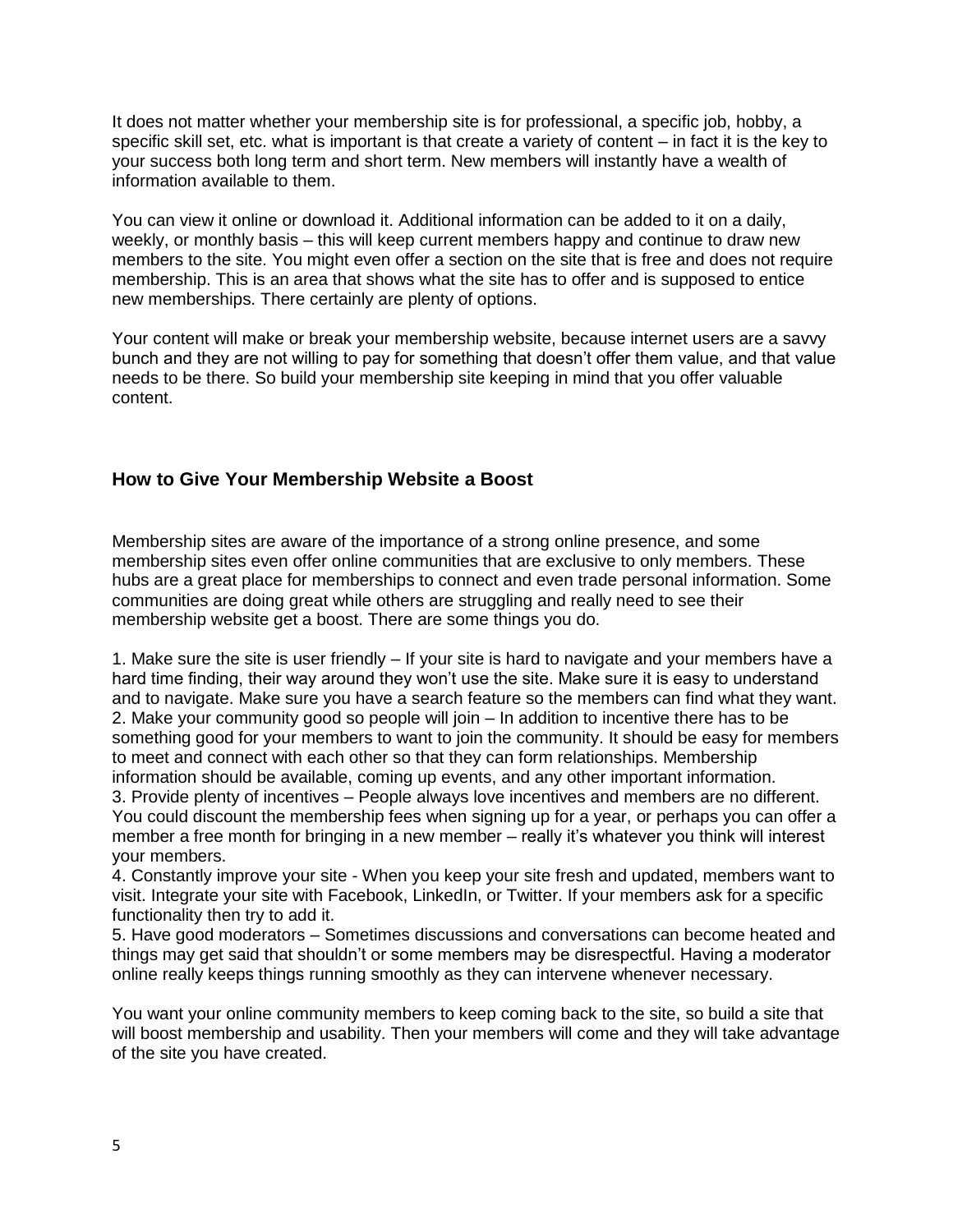## <span id="page-5-0"></span>**How to Boost Members on Your Membership Site**

Having an online presence is important to growing your business. Building an online community within that websites is a powerful way to build revenue and bring targeted traffic to your site. So how do you go about giving your membership site a boost in members once you create it? Glad you asked.

#### #1 Be Friendly

Your site needs to be easy to navigate around and for your members to find what it is they are looking for. If your site is difficult, to use your visitors will be quick to leave and your members will be quick to cancel their membership. That means lost revenue.

#### #2 Offer a Community Worth Joining

There are tons of membership sites online, and so you need to offer something that is truly worthwhile, and that makes you stand out for the others.

#### #3 Provide Free Things to Members

Your members will be looking for things of value and it is important that you offer them. Combine them with incentives that your members would not find elsewhere.

#### #4 Keep Improving Your Website

There is nothing worse than a boring website that never changes. In fact, it is the fastest way for you to lose members. Instead, you should build a site that is fluid, and regularly changing and evolving. This will keep your members wanting to come to the site, and wanting to remain a member. It is easy enough to do, just by adding new content and offers to your members. This can be reports, downloads, training, and much more.

#### #5 Build an Online Community That's Worth Joining

Your potential members need a powerful reason why they should join your site and not another online community. You need to show them why your online community is better by offering them what they cannot get elsewhere. How does your website stand out? Be clear so that potential members can instantly understand why your site is worth choosing. You also need to build a strong online community so that those who are already members remain as such.

Membership websites are an excellent tool if you wish to increase your customers and your revenue. However, to get the maximum benefits and boost your membership you need to take the time to plan and create a site of true value, because then they will not only come they will stay.

## <span id="page-5-1"></span>**Use Articles to Add Value to Your Membership Site**

If you have created a membership site in an effort to tap into the constant revenue flow, you aren't alone. In fact, membership websites are one of the fastest growing business opportunities online. Your membership site is only going to be successful if you can get memberships to sign up and to continue with their memberships. To do this you'll need to offer value to your members and one tool you can use is to use articles to add value.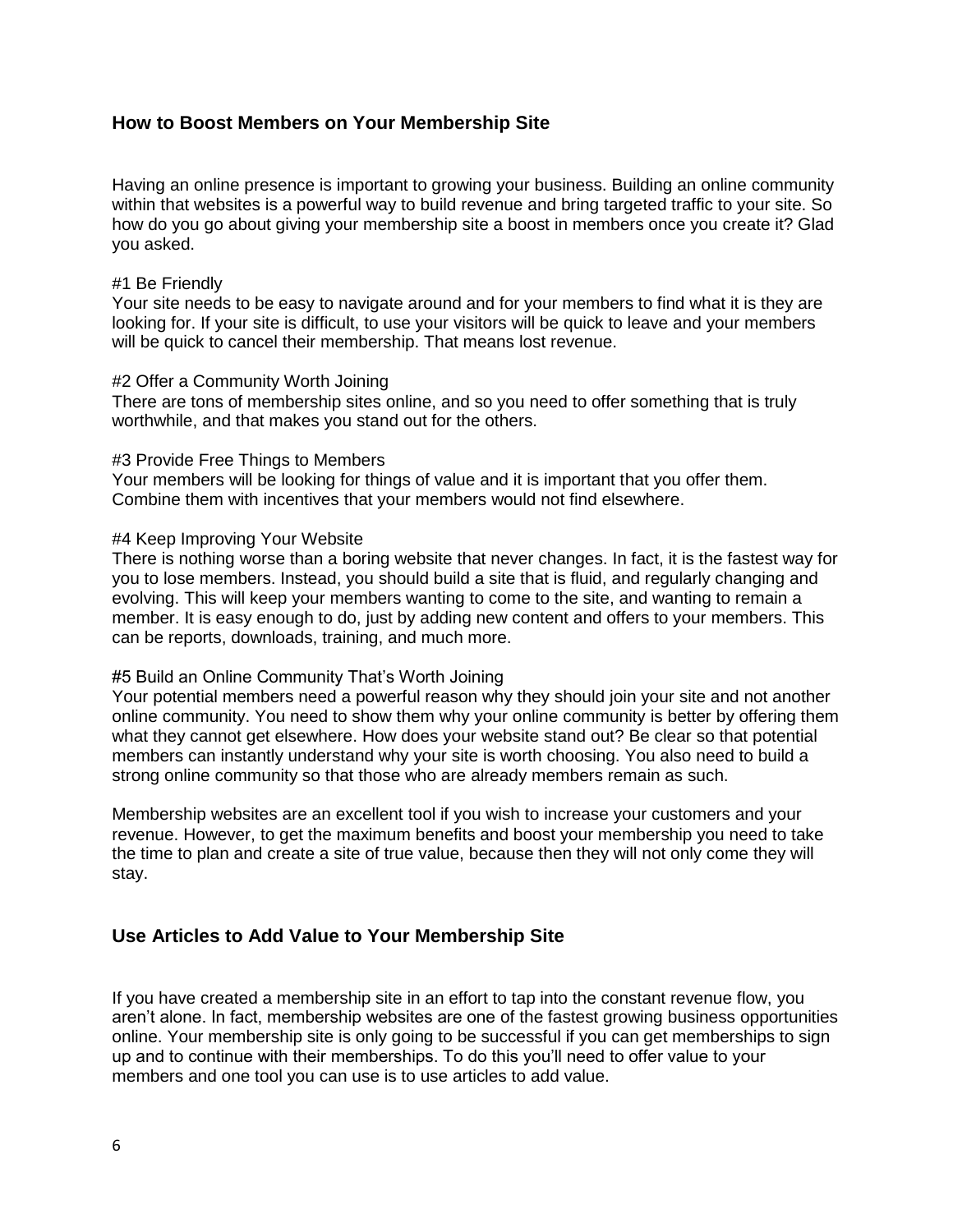If your membership website is based on your own expertise, rather than having your members have to search throughout the internet for your articles and reports, why not make sure that they are all available within your site. Your articles likely contain a great deal of information that your members are looking for, and they will be pleased to find these all in one easy location.

You can regularly add new articles to your site, whether written by you or someone else. Here are some tips to help you make the most out of your articles.

\* Article Structure – Your articles need to be easy for your members to read. This can be done by creating small paragraphs, using lists, using bold headings, lots of white space, and creating a format that is easy for to read.

\* Length – You want your articles short and easy to get through. Members are pressed for time and they are impatient, and if your article looks too long, they will simple bypass what you have to offer. It's true members are more prepared for longer content but statistics show that shorter still gets read more than longer, so use common sense when you are creating content.

\* Topic – Your topics should be related to your site or compliment what your site is all about. You have targeted your traffic by turning them into members and therefore they are looking for content that is related to that membership. Keep this in mind when you are writing your articles.

Articles are an easy way to add new content to your website on a regular basis. All websites should be fluid and have new information made available, but this is especially true with paid membership websites where the expectations are that much higher. Articles are one tool that you can use along with others such as videos, audio presentations, downloads, manuals, and so much more. Your membership site has the potential to generate a continuous revenue stream for you, so take advantage of it!

## <span id="page-6-0"></span>**What Content Should be on Your Membership Site**

One of the appealing things about the internet is the free content. It brings a lot of people to the internet. However, don't mind paying for quality content that is useful and fills a specific niche or need. That's why membership sites have become so popular.

Membership sites charge a fee that's considered reasonable, which provides content that is valuable, viewable to members, and is sometimes downloadable too. Membership sites setup correctly can make money and continue to grow their membership base, leading to generation of repeat revenue.

If you have been thinking about setting up a members, only site or you already have a membership website, but you are struggling with what content should be on your membership site. There are many ways to generate ideas - let's look at some.

#### Your Area of Expertise

One great place to dig up some ideas for content on your membership website is to look at your area of expertise. A great place for information is expertise in any of these areas - sales, public relations, marketing, training, technology, etc. Any of those fields of expertise can bring interesting information to the site that members will want to read.

Your Job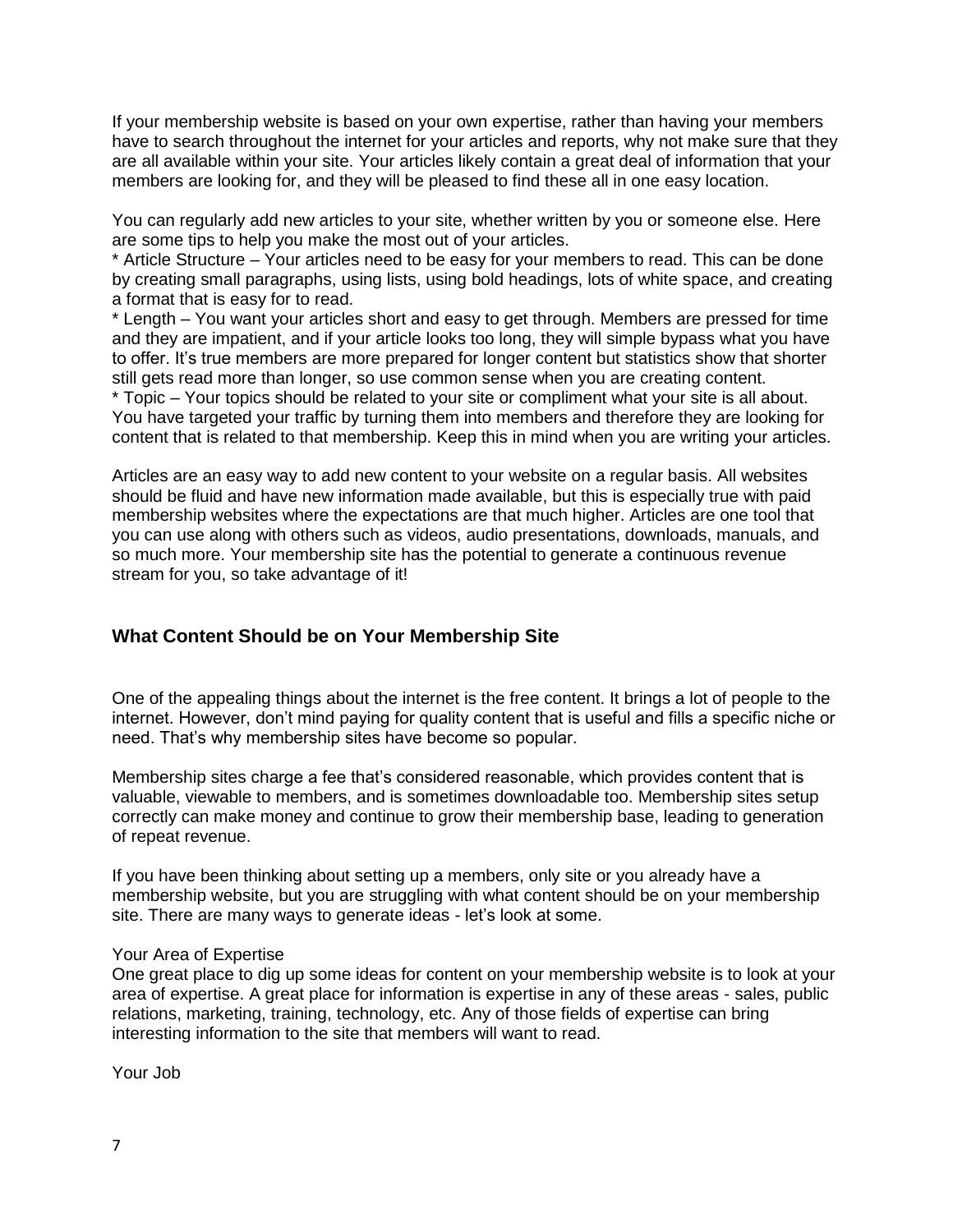Sure not all jobs will work, but many will be able to offer some great information that can help members and keep them interested. Perhaps you create all kinds of documents with your job such as training manuals, or presentations. You could share some of that information with your members. You could crease a short video on YouTube, or an audio tutorial. You can share information that can help others by creating a membership site related to those job skills. If there is value, members will pay to get that value.

#### Your Hobbies

Next to your job and your expertise, your hobbies are a great place to find interesting ideas and information to share with your members. You can share special skills and knowledge that can help your members. Do you fly model airplanes, do acrylic painting, build robots? It doesn't matter what it is your hobby is, if you are particularly good at it and have plenty of helpful information to offer; then people with that interest will gladly pay a monthly membership fee to get that information.

If you want your membership site to be a success and generate revenue, you need to create a 'one stop shopping,' environment for your members so that you are offering them something of value and interest regularly in your content.

## <span id="page-7-0"></span>**2 Things You Should Know About for Membership Websites**

Membership websites are incredibly popular right now as many internet users look for more than just the free content that's floating around. Users are looking for more – more detail, more expertise, more information, and they are willing to pay for it when it is valuable information. As a result, anyone that is wise, and puts together a solid membership website can create continuous revenue.

The technology that allows you to set up a password protected website has become more readily available and it is not nearly as difficult to set up as it was even just a few years ago. These days it is as easy to set up a membership website, as it is to setup a regular site.

If you are worried about the competition, you should not be. There is always going to be competition, no matter what business you are in. The trick is to find a worthwhile niche. Don't be fooled – if there is no competition around the niche you are exploring, then it probably means that there is not a lot of profit to be made in that niche. Competition is good – so make it work for you. Position yourself so that you are in the midst of a popular niche that is doing well.

Choosing a niche that you are passionate about is perfect. The only time you should not go after a niche is if it is something, you are not passionate about. So only go after a membership website if that is where your passion is.

One word of caution about your passion is that if it is in an area where there is not a lot of money to be made because the it is an area where skepticism has already evolved, and then don't waste your time. Two areas where the is definitely a problem is in internet marketing, or making money online. The key is to do your research before you invest your time and money in a membership website that has a high risk of failure.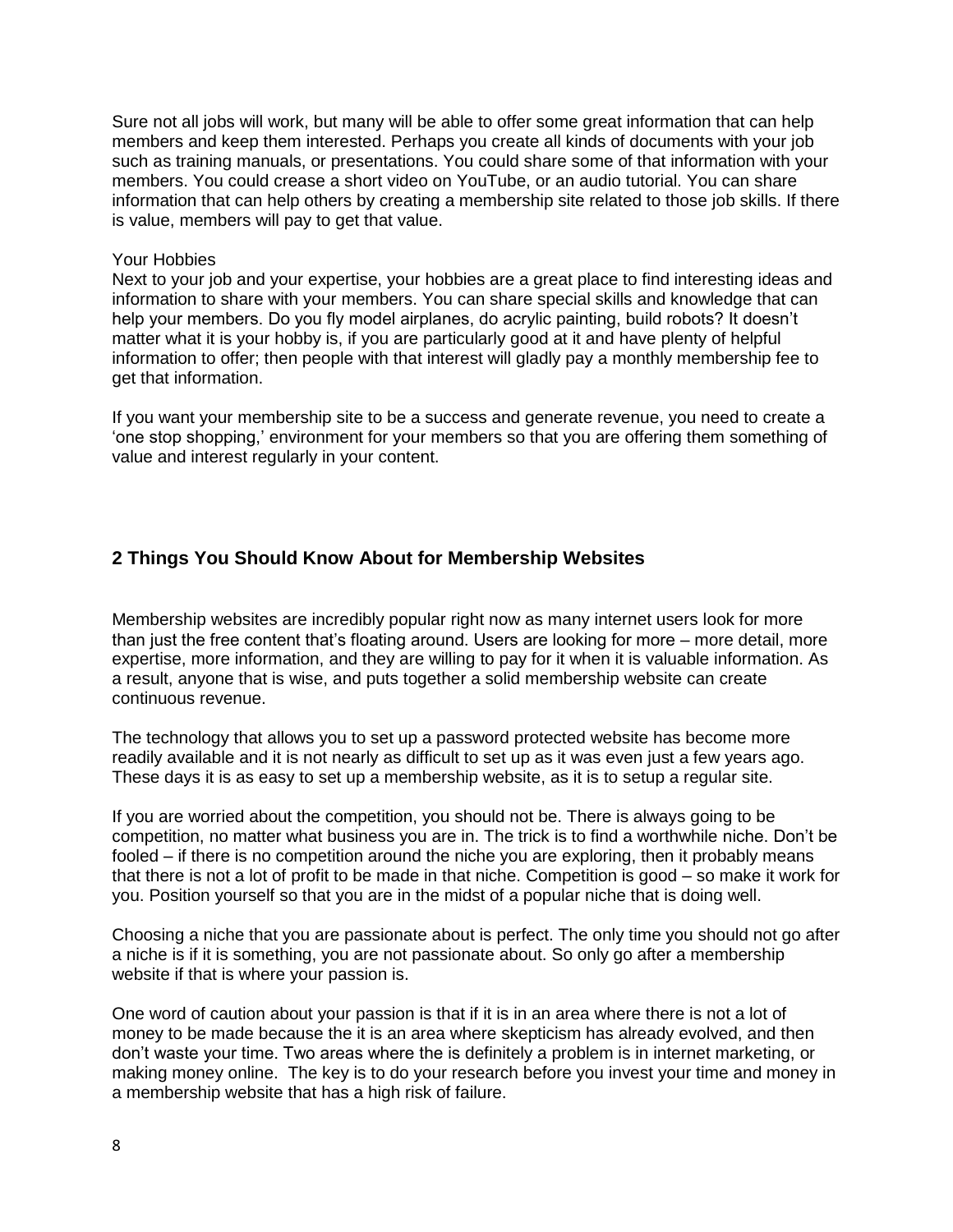Membership websites have a lot of potential to provide you with a continuous income providing you choose right. They require far less invested time. Set them up, provide valuable content, and offer valuable products or services, and your members will continue to pay their membership dues and stick around. For you that means an ongoing revenue stream and that's exciting!

## <span id="page-8-0"></span>**Why You Should Use Membership Software**

These days we are hearing a lot more about membership site software, as the best method for website owners to increase their cash flow. Membership is an excellent e-commerce solution, but it is important that you know what you are getting before you go ahead and add membership software to your site or build a new website around membership site software, because there is certainly a big difference between the various software programs.

Membership site software is referred to as 'Social Software," and includes things like chat rooms, forums, and groups. This type of software is designed to gather together like minded people, and to provide you with a strong cash flow.

For a membership site to do well it requires attention. If you are building your membership site based on a passion of yours, you'll likely do well. However, it will certainly demand an investment of time and energy by you. Of course, you can contract the work out, but another option is to invest in your own membership software.

If you decide to opt for membership software be prepared to start comparing and looking for the cheapest membership software that works best for your needs. If you are serious about building a strong membership site, you'll likely have to avoid things like free WordPress plugins because they won't allow you the flexibility you need nor will you be able to reach maximum growth capacity.

When you use membership site software it becomes quick and easy to add new products or services as time goes by, which is a real advantage. Take the time to compare the benefits of each of these software programs to ensure that you are choosing the appropriate software for your needs. Create a short list of software that has the potential to work then start comparing support and price in an effort to help you make the best software choice for your needs.

The purpose of membership building site is to allow you to expand and offer a number of products or services to your members so that you can generate revenue that goes beyond the monthly membership fees. By choosing the appropriate membership software, this task will become streamlined and easy to manage. You will be able to keep track of your members and all of their pertinent details; easily do email campaigns, and much more. You will save tons of time, and allow you to grow your membership site more effectively.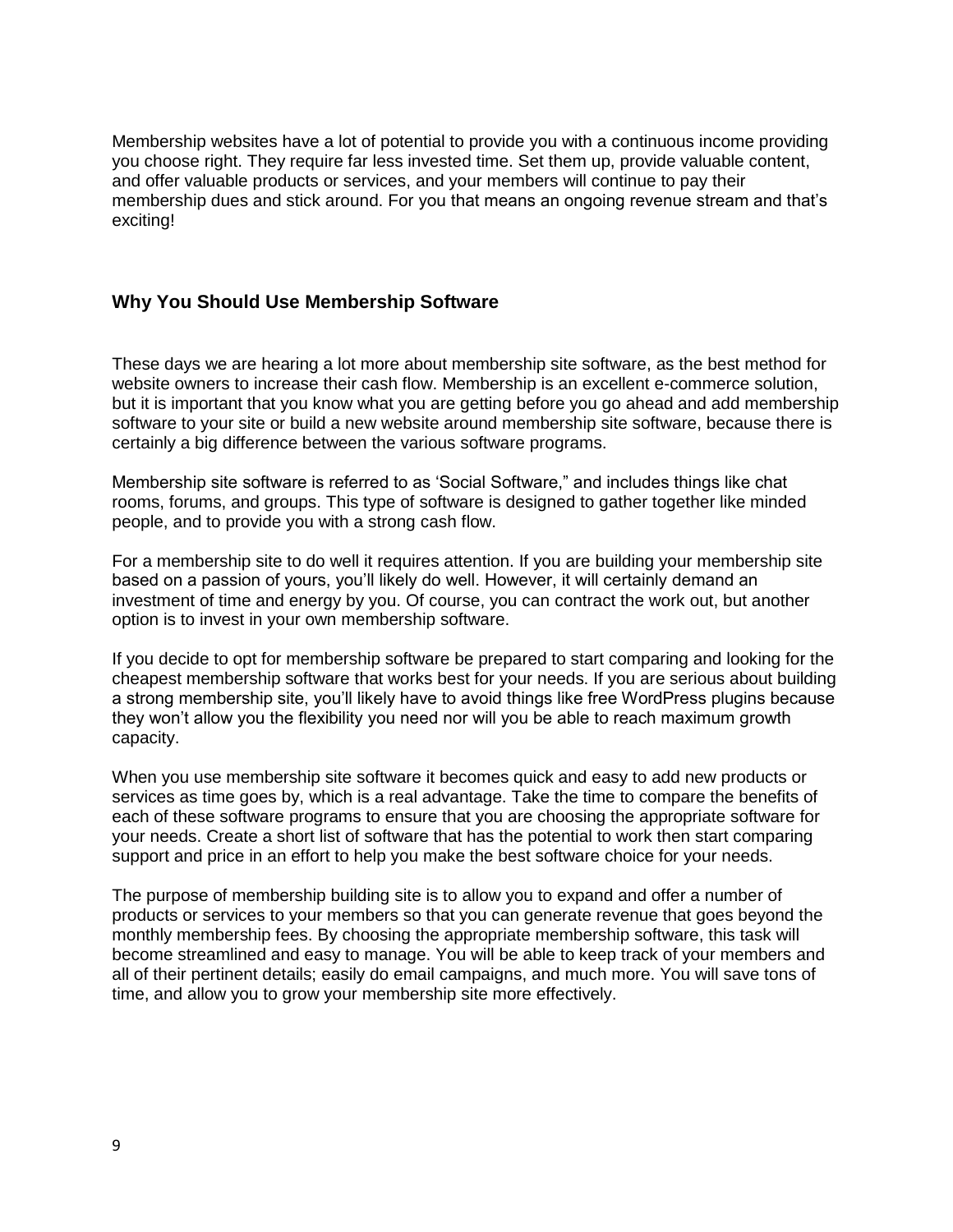## <span id="page-9-0"></span>**Increase Your Revenue With a Membership Website**

People love to use the internet because there is so much free information at their fingertips. However, if one is looking for quality information and a specific type of information, especially on a niche topic this can be more time consuming and believe it or not sometimes even impossible. This is why membership only websites are growing in popularity. They fill this niche. People are willing to pay a monthly, quarterly, or annual fee to have access to a single source of quality content that meets their needs. If you can find a topic that there is interest for you to can have successful membership website that increases your revenue.

Membership websites hide some or all of the site's content, making it only available to those who have become a member and paid to have access. What that content looks like is entirely up to you. If you were a professional trainer you might offer video or audio files. If you are a marketer you might offer self-help articles and e-books.

Each of us has one topic that we have a lot of knowledge about. Why let the knowledge get wasted when you can use it to generate a revenue for you through a membership website that requires subscribers to pay a fee to have access.

If you are looking for a new business idea that has a low start up investment, you should be considering a membership website, where you can generate a steady revenue stream not just for months but for years. There is no tangible product, You generate revenue through your membership fee, and there is no need to sell products, although you can offer relevant products on your site if you want to.

When you create a membership website there is no need to narrow your income potential from that site. You can dedicate all or part of your website to paid members. When your business model allows for the selling of downloadable products or shippable products you can include those either in the members only area or out to the general public. You can also offer two different types of products to the two different groups. Having one or more products that you offer exclusively to your paid members is a good idea, because they want to see that they are getting something different than non paying visitors receive.

Increasing your revenue with a membership website is quick and easy, so why not give it a try?

## <span id="page-9-1"></span>**How to Build a Password Protected Membership Website**

If you have been thinking about starting a membership site but aren't quite sure how to go about it, you will want to read up on how to build a password protected membership website. Sites that require login with a password are a little more complicated to build than regular websites. There are many different ways to achieve this, but let us look at just one way to go about creating such a site.

If your website has a small number of users such as with a group of friends or family that contains photos and web content made only for your small group you can just set up an area on your website that is password protected. The rest of your website can be unlocked. To do this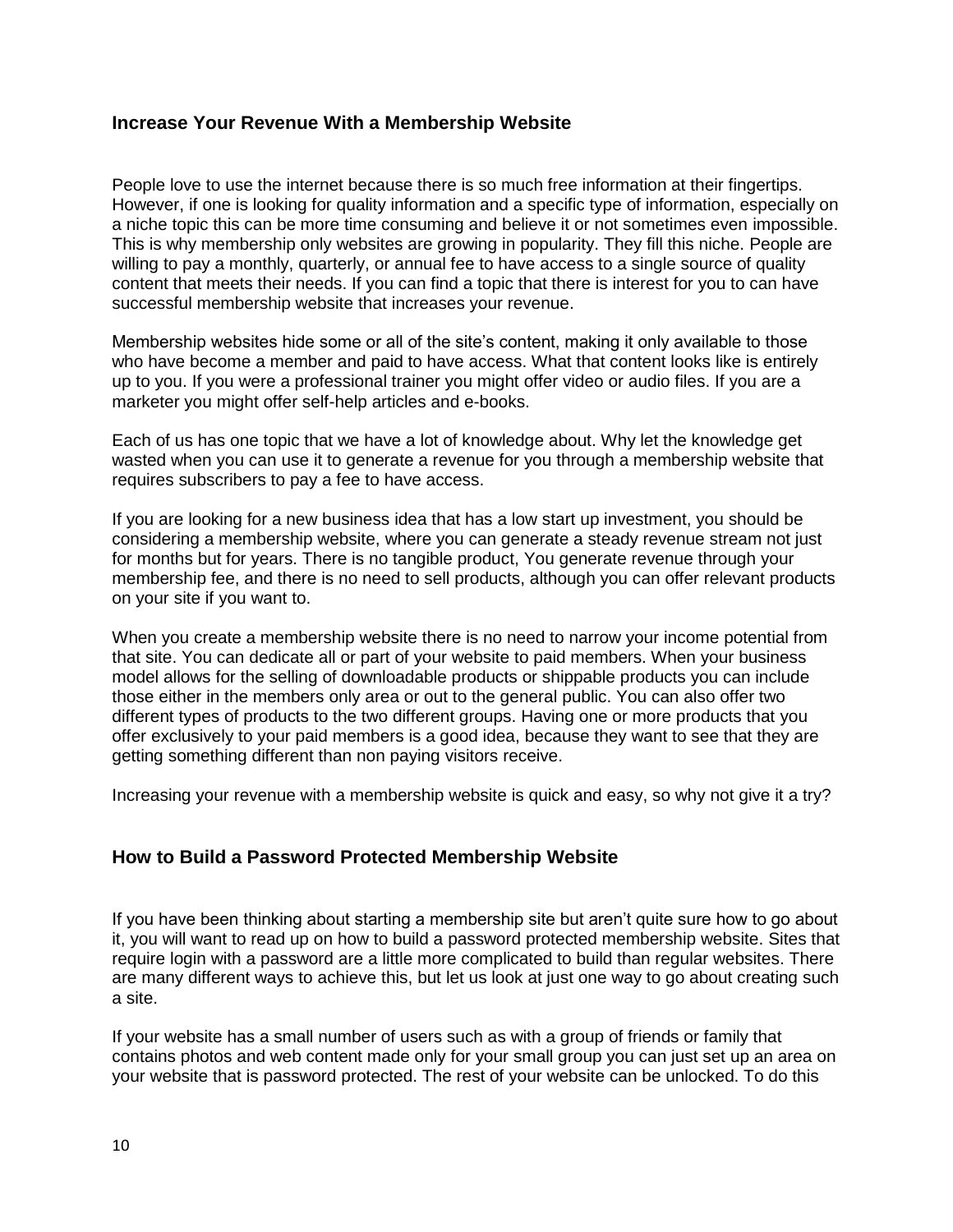you will need an Apache web serve, which isn't too difficult to find these days, since the majority of web hosts have this.

If you wish to set up a protected membership website for the general public it is a little different. The best way to accomplish this is to use content management software also known as CMS software. There are many of these programs on the market. This software requires the web host you use to allow the PHP scripts and a database server, which is commonly available with commercial web hosts, so that should not pose a problem. CMS will allow you to manage your site from your web browser.

If you are looking for a little more flexibility than that you can always create your own PHP program that you get exactly what you want. This is another option but you will need to have programming knowledge for Perl or PHP. This is generally overkill except in the most complex password protected sites.

Password protected membership websites are growing in popularity as more and more people begin to recognize that there is a revenue generating opportunity available here. You can create a membership site focused on a hobby, a product, your expertise, or any other number of focuses. You should take the time to do your research before you build your site so that you create a site that will continue to bring you new subscribers.

Creating a password protected website isn't that difficult once you make the choice of what exactly it is you need to accomplish this that website. The determining factor will be how many members you plan to have and that can dictate the type of software you use to create your membership site.

## <span id="page-10-0"></span>**Membership Websites and the Myths Behind Them**

Right now, membership websites are one of the hottest sites being launched. There's no question that they offer an excellent revenue opportunity. However, there are some myths that just don't seem to go away, and as a result people like you are missing opportunities to create an excellent income stream.

One myth is that you need to be an expert in whatever you are selling on your membership website. This is a common myth and it is simply not true. If you think you won't be able to sell anything because you don't have the expertise, you are thinking like many others. Why not consider offering DVDs, books, audio or video presentations,webinars, etc. where another person has the expertise and has created highly valuable material that you can implement into your membership website without ever being an expert.

Another common myth is that you will need to be constantly creating content forever. There are actually two models that are used for building membership websites. One is the unlimited content model, which works best when there is a real need for an infinite amount of content on a specific topic. In this model you will have to keep adding new content to your site. However, the more common model if the fixed term model where you offer limited content such as a training course with a begin date and an end date. You will create your content and then use it over again repeatedly. You may have to d some small modifications but that's it. This is by far the most popular website.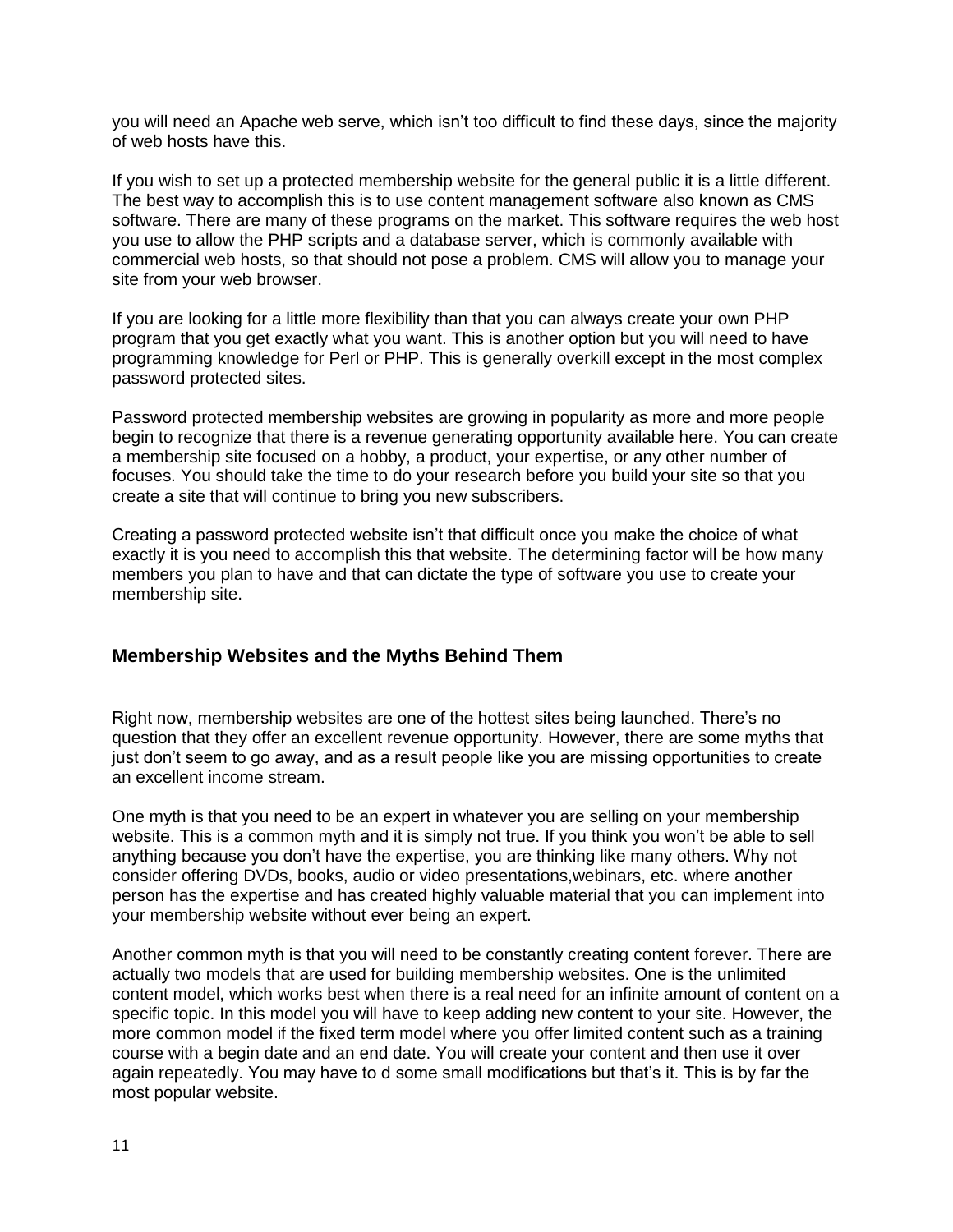Finally, the last myth that we see often is the worry of too much content on their site. It's funny because it's completely inaccurate. Mostly the people that claim that it takes too much content are the lazy ones who just don't have the energy to put the site together - period. And the other group that spreads this falasy is the meticulous website owner who wants it all perfect. It's really quite simple. Put as much content as you need to share your message.

Membership websites require some work, like all websites do. But what's unique here is that you can build an income stream every month with minimal involvement or work on your part. Now what's not to like about that? So what are you waiting for? Toss out those myths and get busy.

## <span id="page-11-0"></span>**Membership Website Resources You Should Know About**

There are many different aspects to owning and running a membership website. If you are choosing to run a business membership site you'll quickly discover it's more complex than running a hobby membership site, at least if you want to be one of the best.

Take a little time and explore the various types of member sites online that have a recurring charge. Examining all of these different sites will help you better understand the various levels and opportunities out there. One thing is for certain, membership sites are one of the most current interent models out there. There are certainly tons of reasons why you should start one, and generating an ongoing revenue is a very good reason in itself.

You can find many different guides online that can aid you in building your site. What these guides offer varies from single items to multiple items. There is also membership software that can help you grow your business to the next level. There are all kinds of relevant goods and services for almost every type of membership site. These items can be things like e-books, videos, training manuals, webinars, and so much more.

Running a membership website allows you to take customers and new visitors and turn them into a monthly income through membership fees but only when you are offering them something of value, otherwise they will just as quick to drop their membership.

Your membership site allows you to amplify and grow your customer base and in addition to regular products/services they might buy you will enjoy the monthly revenues. The best way to maximize these benefits is by having a smooth interface that your members find easy to navigate.

Membership software will take care of those tedious tasks you should know about. They will prompt members for profile updates, and help you to quickly and easily keep up to date information at your fingertips.

Creating message boards where your members can interact easily with others who are like minded makes good business sense. These features are popular and potential members will be looking for sites that offer these types of interactions.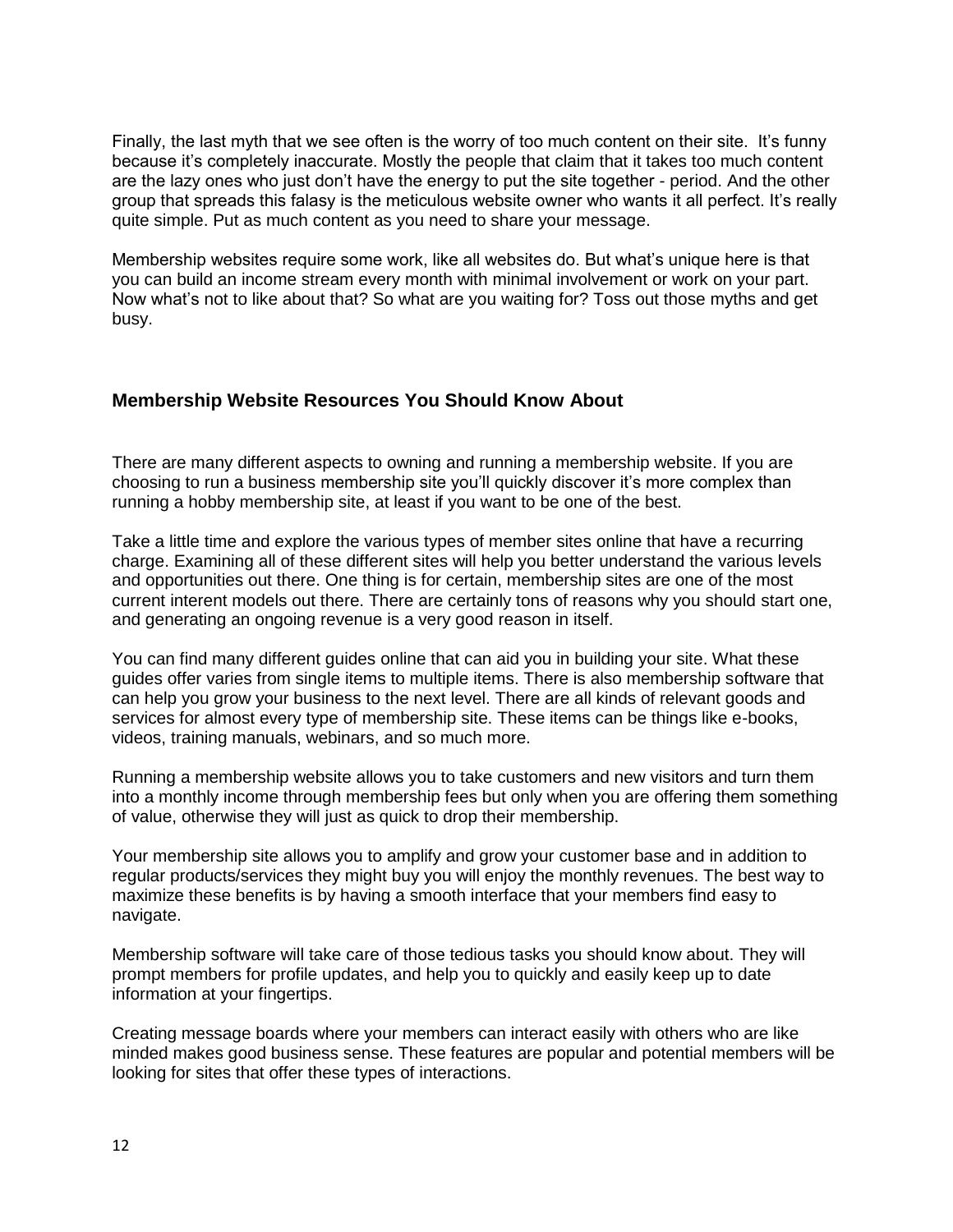You will want to build a library of information that is relevant to what your site's focus is. Knowledge is one of the reasons people are willing to pay monthly fees to be a member of a site. They expect to have access to information that isn't readily available on the internet. Build 'members only' libraries and watch it help your membership grow.

## <span id="page-12-0"></span>**Create a PLR Membership Website and Sell PLR Articles**

How would you like to start making money on a membership website within weeks after launching your site? One of the niches where you can do just that is with a PLR membership website, where you can sell PLR articles.

Creating a PLR membership website is quick and easy. Many have been making a comfortable income through a PLR membership website. In fact, the ongoing monthly income is the reason why your PLR membership could offer you a full time income.

The great thing about PLR content is that you can sell to your members every single month – month after month – year after year, and for you there is no extra work needed. Put a system that works into place, provide a niche, charge a reasonable monthly membership fee, and watch your membership grow and flourish. PLR content allows you to sell to your members month after month with no new effort.

Every month thousands of new membership websites come along with their own niche. Each of these membership sites Every month these new membership sites need new and good content, and the majority of site owners would like to buy that content, and that's where your PLR membership site comes in, and because of that you can enjoy ongoing revenue.

Set up your PLR membership site so that it can constantly deliver high quality articles to the members every single month. Benefits of having a PLR membership site include:

- \* A large list of members, who are buyers that you will market to
- \* Control over your business
- \* You have the ability to create content once per month and that's it you are done
- \* Enjoy recurring monthly income

If you are an internet marketer you'll have your PLR membership website up and running in no time. If you are unsure whether you have the necessary skills to create your own PLR membership site, then you could always turn to one of the many affiliates that can provide you with everything you need to get your site off the ground.

PLR membership sites are highly profitable, and yet they often go unrecognized as an excellent opportunity to make a steady income. Now you are aware of the opportunity that awaits you, why wait? Why not get to work creating a PLR membership website today and begin to enjoy the revenue that it can generate every single month.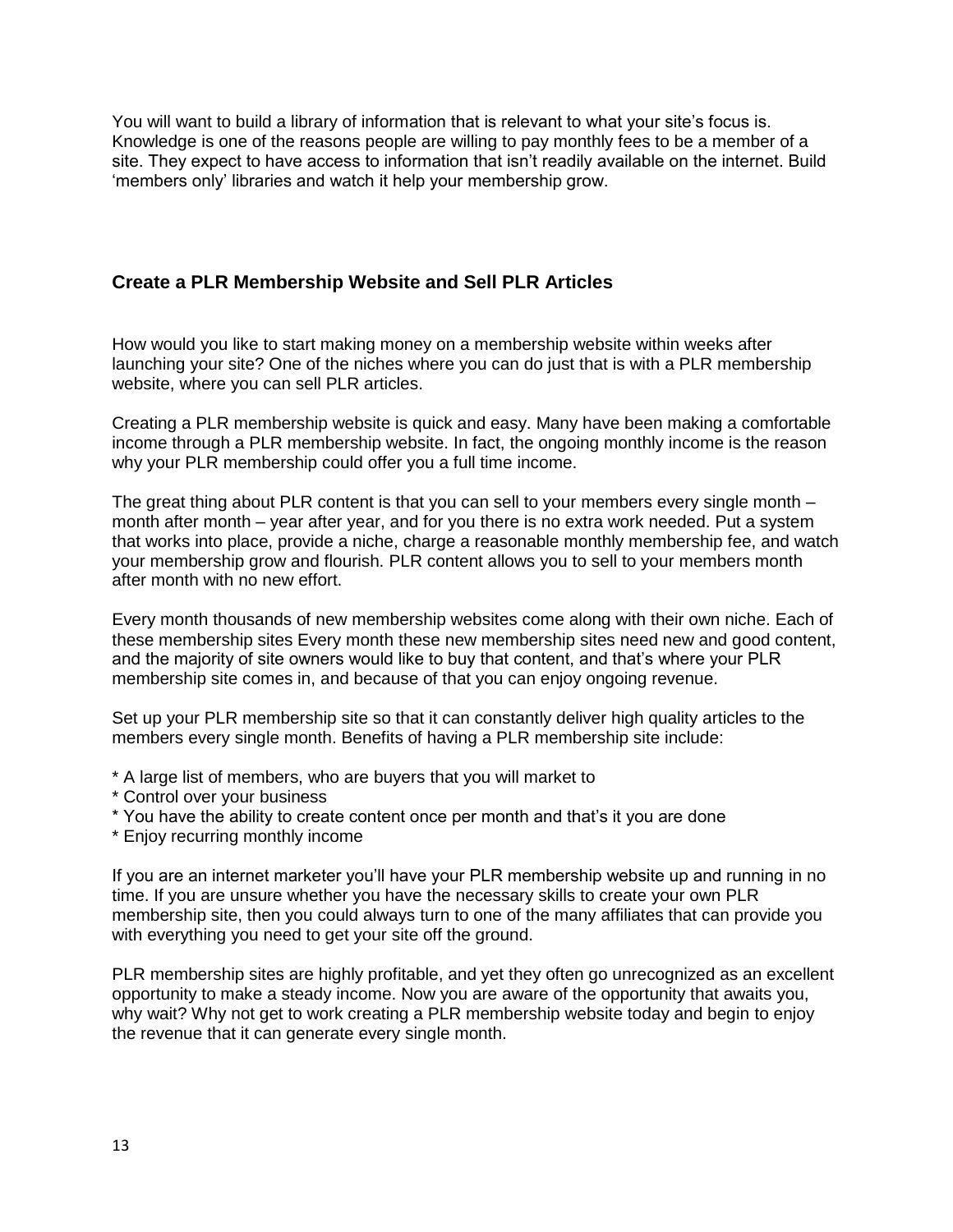## <span id="page-13-0"></span>**Consider Using Membership Site Management Software**

Membership sites are becoming increasing popular because when done right they are a win-win for both users and site owners. Members can obtain the content they want in one place, and site owners can generate an ongoing revenue opportunity. Many are unaware that there are some excellent membership management software programs out there. Let's have a quick look at some of those programs and give you an idea of what they might do for you.

1. Wild Apricot – The membership and database management software offers you all the tools you will need to run your business efficiently.

2. YourMembership.com – This is a fully customizable software program to create an online community of products to help connect your organization and members all in one place. 3. PeakAMS – Here is a software program that lets you manage all your membership relationships while focusing on your company and the products/services that you offer. 4. Association Management Service – Here you will find a full online solution to administer both your front and back end.

That is just four membership management software, but there are plenty of others. This is an excellent tool to help you run your membership site. It allows you to keep your membership database organized to suit your site needs to include things like payments and membership renewals, which can all be automated. You can also create events and promote them, build your secure membership website, and create email campaigns to name just a few of the tools you will have available to you.

Membership sites are becoming increasingly popular because of the potential to generate a steady, reliable income stream month after month. Once your membership website is up and running you will have minimum time invested to keep your membership site current and valuable to your members. In fact, there are few other online business opportunities that offer you such an excellent return for minimal investment and that is certainly exciting.

If you are considering using membership site management software do your research and learn about each of the software programs so that you find the correct one for your particular venue. What a great tool for your membership site. They are easy to use, incredibly flexible, and the best ones offer you friendly and quick help and support. Find out for yourself why you should be considering the use of membership software and get busy growing your income.

## <span id="page-13-1"></span>**What are the Key Benefits to Having a Membership Site?**

When you set up a membership site properly, it offers tons of benefits but we are going look at the key benefits to having your own membership site.

## #1 Market What You Offer Once and Continuously Profit

When you convince a person to become a member of your site, each month you will charge their credit card, and that turns into years, and that turns into ongoing profits forever without having to resign up each month, as long as you continue to offer them value every month so that they don't give up their membership. However, the only time you ever have to market to them is during that initial campaign to get them to become a member.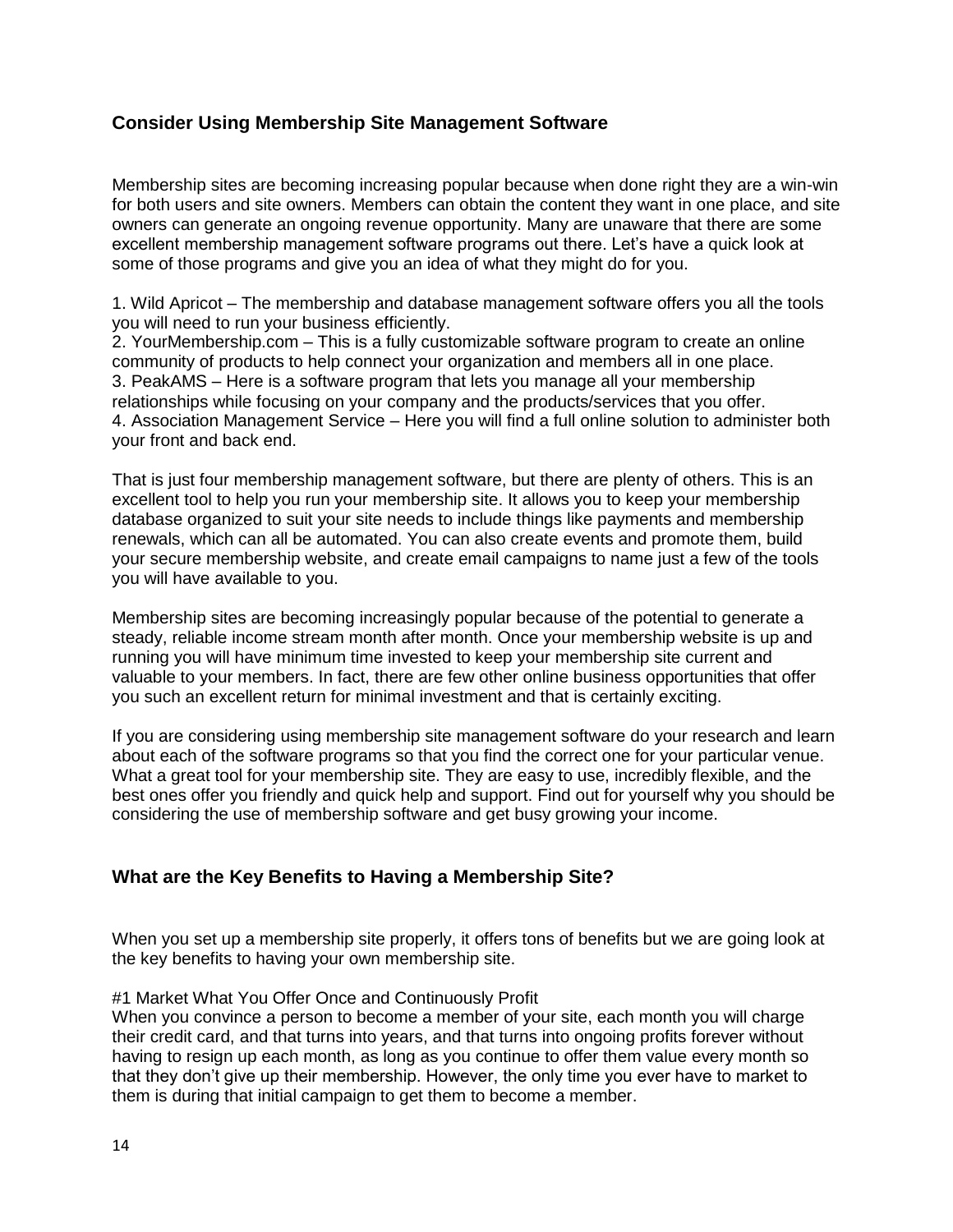#### #2 Repeat Income

When you charge a monthly fee for your membership site (or it could be an annual fee) one of the biggest benefits that you get to enjoy is repeat income, and that makes it one of the easiest ways to generate a steady stream of income.

#### #3 Builds Loyalty

Your membership website should be created so that it builds loyalty because these members remain your loyal customers. The only time you have to have direct contact with your customers is when you send out their monthly invoice, otherwise it runs on autopilot, which means there is little labor costs.

#### #4 Reward Loyalty

Your membership website rewards membership loyalty by having access to things that those who are not members don't get access to, and that's exciting for your members and of course it build membership loyalty.

#### #5 Build and Maintain Long Term Relationships

Your membership site will allow you to build and maintain long term relationships. You can encourage the maintaining of relationships by offering your top clients' perks that you don't offer your other members.

#### #6 Provide Value to Your Members

If you have the expertise in your membership sites area then you will be able to find new material to share with your members. This can come in the form of newsletters, blogs, articles, videos, audios, etc. When you offer value to your members they stay members and that means you continue to enjoy the revenue.

Now that you know some of the key benefits to having a membership site, you are ready to begin to generate an ongoing revenue that can continue for years to come providing you give your members value.

## <span id="page-14-0"></span>**Are You Making Any of These Membership Website Mistakes**

2013 seems to be the year that everyone is interested in membership websites. It's no surprise, because when they are correctly done, they can be an ongoing source of revenue for you. However, when done wrong the results can be devastating. So, are you making any of these membership website mistakes? If you are now is the time to make those changes.

1. Too much content or too little content –What does this mean? It means you have to find a happy middle. If you give your readers too much content, they will become overwhelmed and leave your website. If you give your readers too little content they will become frustrated and quickly leave, so take the time to find a nice middle ground that keeps your visitors coming back and your membership growing.

2. Your membership website has the wrong format – Before you start to build your website, consider who your targeted market is. Then build a site that is appropriate to that market. For example, if you have a high tech membership site it would look much different from a membership site that is geared to seniors.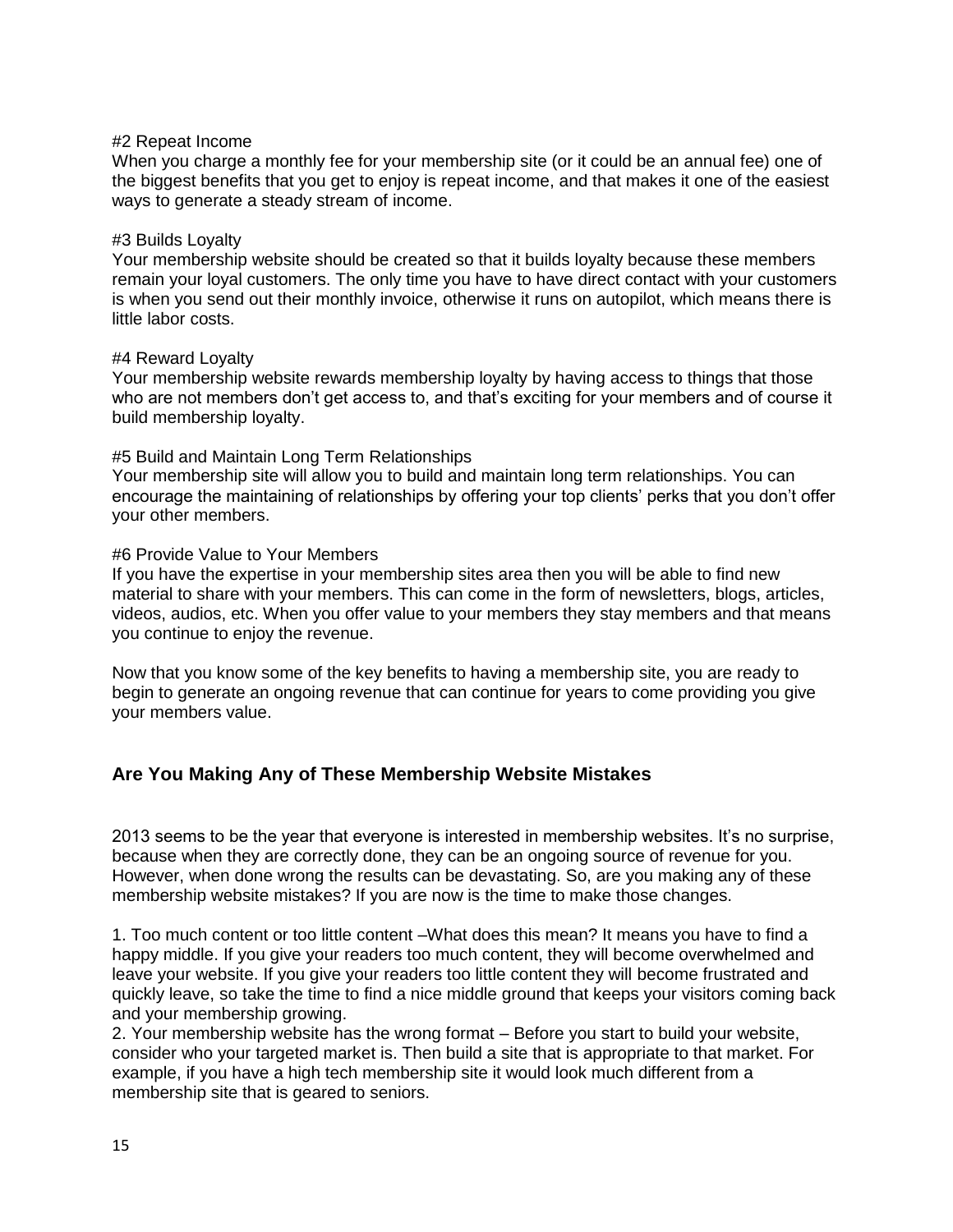3. Charging too much or too little – Determine what a fair membership fee is based on similar websites that are already successful. If you charge too much potential subscribers won't pay it, and if you charge too little they will assume the site is bad because it's cheap. So you can see why it' is important to determine a good price.

4. Inadequate market access – There's an old myth that says 'if you build it they will come.' That's simply not true, because if they can't find you they can't come. This means you are going to have to put some effort into marketing your website. How you do that is up to you. There are many different ways to cross promote your site, there are many advertising opportunities, and of course, you will want to make sure you get yourself placed well in the search engines. 5. Not working with a business model – Building the members website is the easy part, but if you don't have a business model that you are working from you will likely fail. You need to have a plan of action about who your customers are, what you are going to offer, how you are different from the competition and what you'll charge – and that's just a start.

If you find yourself making one or more of these mistakes, it is time to make a change.

## <span id="page-15-0"></span>**Should Your Website Include a Membership Section?**

Bringing membership traffic to your website can certainly increase your revenue especially when that traffic is targeted. For users, half the appeal of the internet is all the free information. However, far too often users become frustrated because what they find in the free isn't what they are looking for, and so more and more surfers are becoming interested in paid memberships where they know they will get the content they are looking for.

So if you have been wondering whether you should dedicate at least part of your website to members the answer is an emphatic yes!

One of the biggest questions asked is what a membership page should include. A good place to start is in an area where you have the expertise. You might create a training course, a webinar, a video of some type, audio recordings, and the list goes one. Really, the list of what you might offer your members is almost endless.

The key to a successful membership site is to make sure that you are offering what your members are looking for. Regardless of subject, all members are looking for quality and quantity. When you provide both of these, you will have no problem either building new members or maintaining old members month after month, and who become your repeat business and your ongoing revenue.

Content Types Types of content you can offer include: Daily tips Video or audio files such as interviews or webinars PDF training documents, informative documents, etc. Downloadable files A blog that is updated often Questions that are frequently asked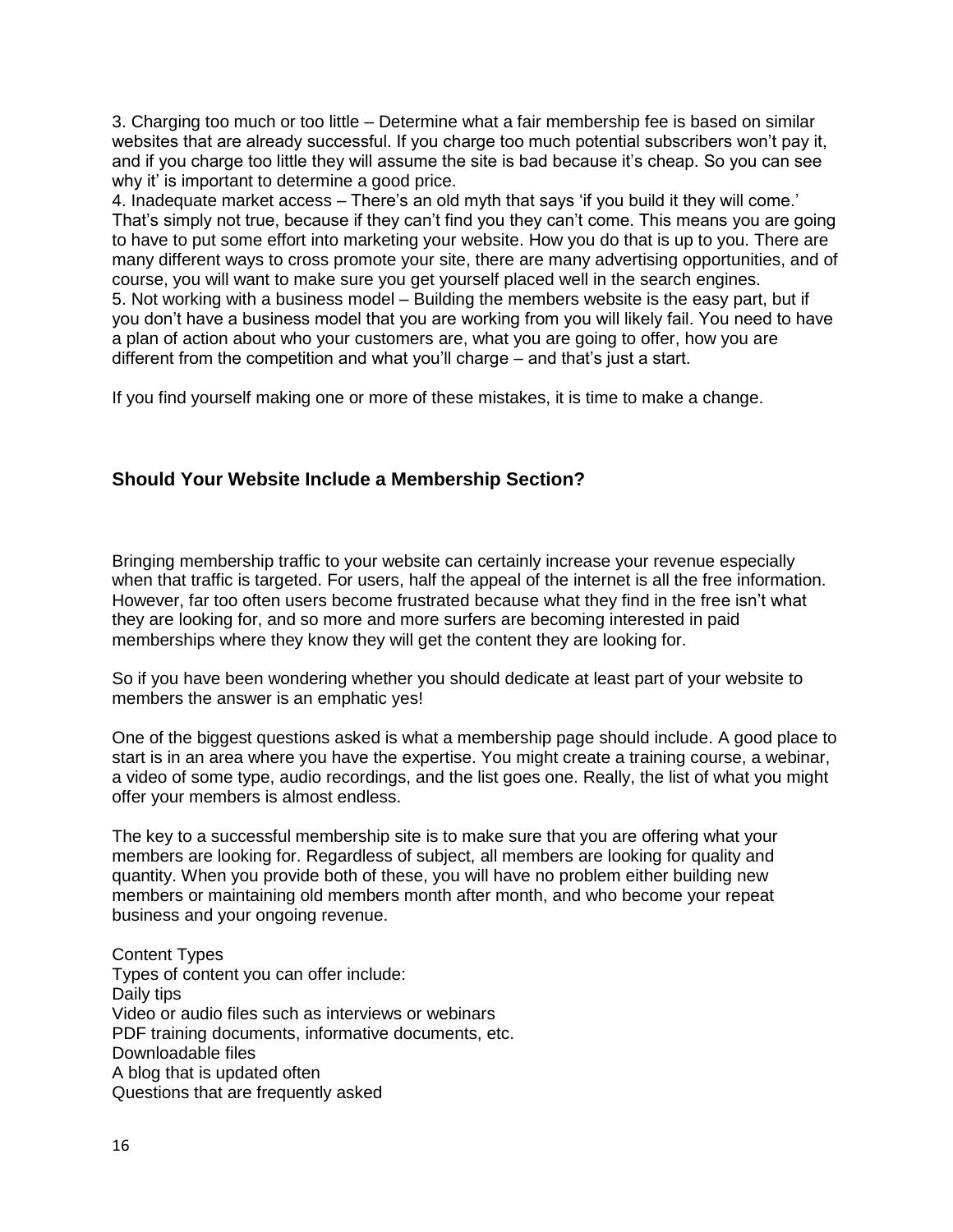#### Interactive forums

Whatever methods you choose to provide to your members, always keep in mind that quality and relevant information is being offered to meet your members' needs.

For example, if your website caters to professionals, you need to make sure that your membership site offers it in a way that meets the needs of your member's site, and that what you offer matches the particular profession in quality content and the manner they are presented. Your membership site for a profession will be much different from your membership site for a hobby. Keep this in mind when creating your membership site.

#### Coming Up With Ideas

This is often the most difficult step to building a membership site. Whatever you decide on needs to be profitable. There are all kinds of membership websites online already, so when you build your site you may be able to get some ideas from existing sites that are doing well and that have been successful. The competition is fierce so you need to make sure you build a site that stands out against other similar sites.

Choose an area where your expertise is strong, which will make it much easier for you to build a site with long-term members. If you match your skills with your targeted members needs, you will enjoy great success.

## <span id="page-16-0"></span>**4 Steps to Start Your Membership Website**

If you have decided to start a membership website you'll want to read these 4 steps to creating a successful membership site.

#### Step #1: Target the Correct Market

You want a market that's hungry. Therefore you want to find discover what it is people are buying. Then you design your membership site focused on that. Look for a market that is passionate on your subject – there are certainly tons to choose from. Take advantage of keyword search programs that can show you what people are searching for. Do this before you start your membership website to see if there is a large enough market for your membership ideas.

#### Step #2: Get subscribers

Great, now you have built your membership website and it is time to get subscribers. Don't worry this isn't as difficult as it sounds. You can get the most subscribers by combining joint venture marketing with viral marketing. It works great! You contact a well known person in your target industry and then you create a deal where you offer subscriptions to their customer base. Then you can offer prospects software tools online, create e-books, etc. This type of advertising works extremely well for obtaining subscribers.

#### Step #3 Make it Unique

It is important that your potential subscribers can't find the information you are offering online somewhere else for free. You need to do an online search for content and offer it to your subscribers. If you can be unique you will be able find unique offers that draw potential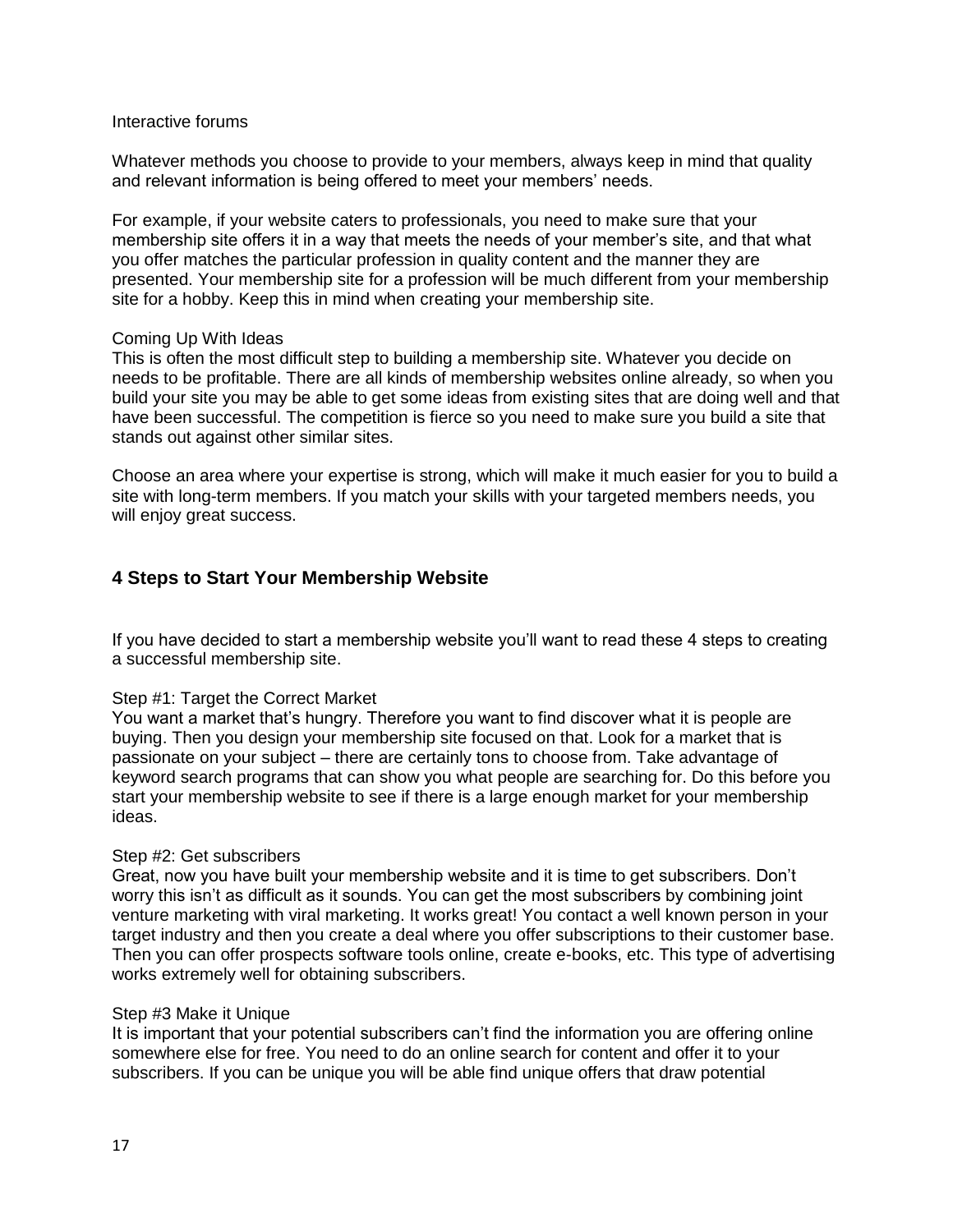subscribers to your site. For example, perhaps you could offer an interview from an expert that can't be found elsewhere. Build credibility and interest.

Step #4 Add tools and/or Services to Your Membership Site

Try to combine numerous tools, services, audio/video files, software, information, etc. There is no need to get complicated. There are all kinds of tools you can find that will support what your website is offering and interest potential subscribers.

Setting up a membership site can be fun and running it can be very rewarding. This does not have to be a complex undertaking. You can make it as simple or as complex as you like. You decide what your membership will offer and then you seek out subscribers that are interested in what it is your membership site is going to offer. So get busy deciding what your membership website will look like, and start creating.

## <span id="page-17-0"></span>**Take Your Membership Website to the Next Level**

Membership websites are a great way to earn steady revenue, but sometimes they can use a little help and take your website to the next level. Let us see how you can do just that.

Offering your members incentives is a great way to generate more interest. People just love to have incentives offered, and there are all kinds of ways you can do that. You can give away discounted or free memberships for a specified period of time. It generates interest and increases memberships. If you want to extend the period of the membership, do something like pay for 11 months and get 1 month free.

Another way to take your membership website to the next level is to make sure you offer a really friendly site, where people want to be. You can do this by building navigation that is easy to follow, offer help screens and frequently asked questions, and a good search so that they can find what they are looking for. Offer a site that people want to visit because they find it interesting and easy to use.

Making your membership website worth coming to. Give your existing members as well as potential subscribers incentive to join or continue to return to your site and keep their memberships active. Let your members connect with each other on open forums, offer information that is important to them, and you can even consider putting together events that your members will like.

When your website is up and running smoothly, and you're happy with your membership, don't make the mistake of getting lax. It's a common practice, website owners stop making improvements to their sites and suddenly they see members leaving and new memberships decline. Don't make this mistake.

Make sure that you integrate your membership with your LinkedIn, Facebook, and/or Twitter accounts to name just a few. Social media sites can be powerful tools when you use correctly so don't ignore the potential that awaits you here.